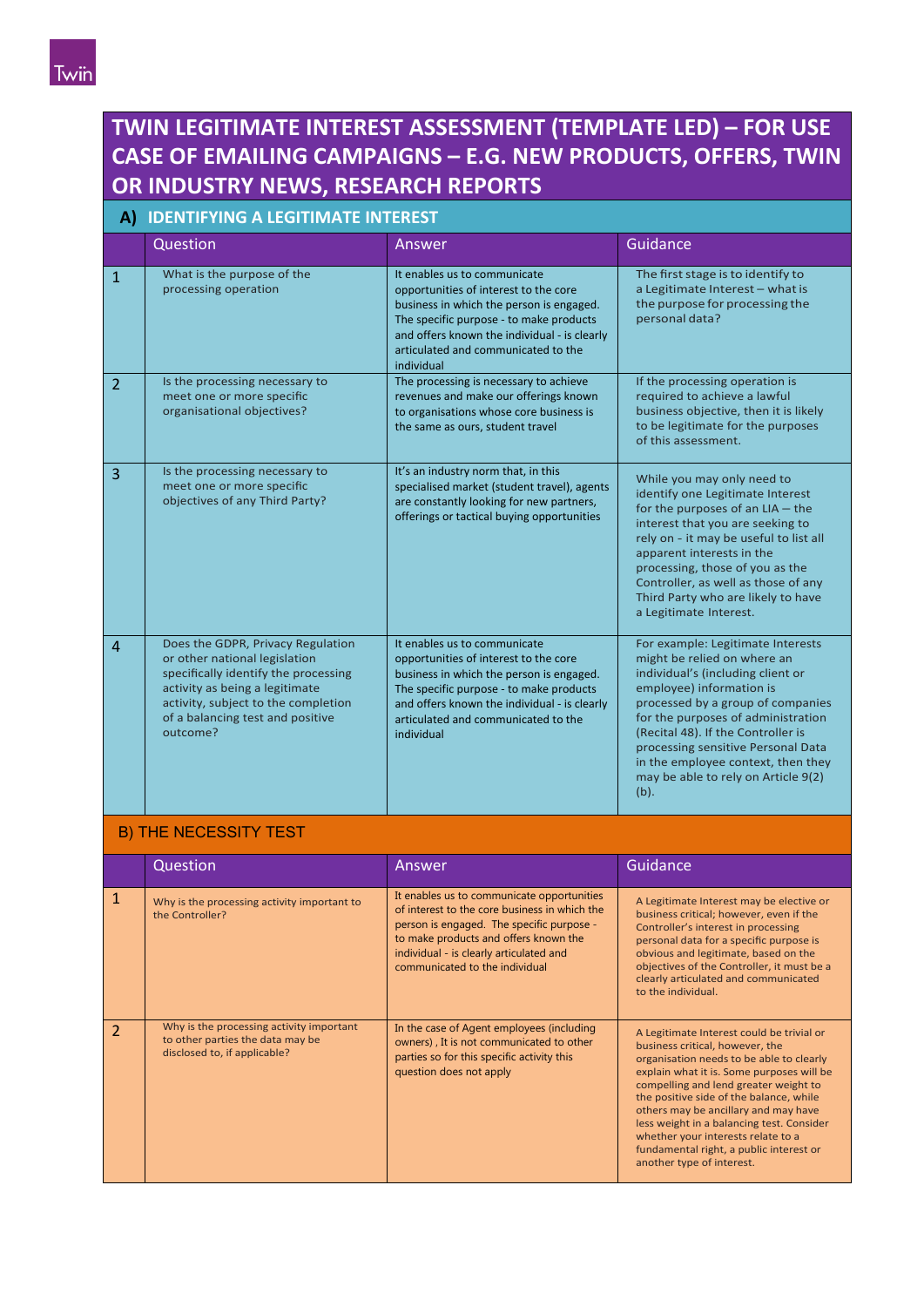| 3              | Is there another way of achieving the                                                 | There are other ways to achieve this, but they                                                                                                                                                                                                                                                      | Just because the processing is central<br>to what the organisation does, does<br>not make it legitimate. It is the reason<br>for the processing balanced against<br>the potential impact on an<br>individual's rights that is key.<br>It is important to consider whose<br>Legitimate Interests are being relied on.<br>Understanding this will help inform the<br>context of the processing. In<br>combination with the reason the<br>Personal Data is being processed, this<br>information will determine the weight of<br>the Legitimate Interest that needs to be<br>balanced.<br>. If there isn't, then clearly the                                                                                                        |
|----------------|---------------------------------------------------------------------------------------|-----------------------------------------------------------------------------------------------------------------------------------------------------------------------------------------------------------------------------------------------------------------------------------------------------|---------------------------------------------------------------------------------------------------------------------------------------------------------------------------------------------------------------------------------------------------------------------------------------------------------------------------------------------------------------------------------------------------------------------------------------------------------------------------------------------------------------------------------------------------------------------------------------------------------------------------------------------------------------------------------------------------------------------------------|
|                | objective?                                                                            | are either less certain, e.g. Media<br>advertisements or conference attendance, less<br>economic (e. Media ads, conference<br>attendance, Whitemail or field visits, or impose<br>more effort on the person whose data is<br>processed, e.g. Whitemail, personal visits or<br>conference attendance | processing is necessary; or<br>• If there is another way but it<br>would require disproportionate<br>effort, then the processing is still<br>necessary; or<br>• If there are multiple ways of<br>achieving the objective, then a<br>Privacy Impact Assessment should<br>have identified the least intrusive<br>means of processing the data<br>which would be necessary; or<br>• If the processing is not necessary (It<br>is unlikely that there will be many<br>scenarios where a processing<br>operation is not necessary where it<br>has been identified as being a means<br>to achieve a stated business<br>objective), then Legitimate Interests<br>cannot be relied on as a lawful basis<br>for that processing activity |
|                | C) THE BALANCING TEST                                                                 |                                                                                                                                                                                                                                                                                                     |                                                                                                                                                                                                                                                                                                                                                                                                                                                                                                                                                                                                                                                                                                                                 |
|                | Question                                                                              | Answer                                                                                                                                                                                                                                                                                              | Guidance                                                                                                                                                                                                                                                                                                                                                                                                                                                                                                                                                                                                                                                                                                                        |
| $\mathbf{1}$   | Would the individual expect the<br>processing activity to take place?                 | Yes - the individual, as a buyer of student travel<br>experiences, would expect to be contacted by a<br>seller of student travel experiences who in is<br>possession of their individual business address                                                                                           | If individuals would expect the<br>processing to take place then the<br>impact on the individual is likely to<br>have already considered by them<br>and accepted. If they have no<br>expectation, then the impact is<br>greater and is given more weight in<br>the balancing test                                                                                                                                                                                                                                                                                                                                                                                                                                               |
| $\overline{2}$ | Does the processing add value to a<br>product or service that the individual<br>uses? | Yes - it provides an additional portfolio or price<br>opportunity for the individual to offer to actual or<br>potential customers, complementing their activities<br>in product selection advice and - where appropriate<br>- visa application assistance and/or guidance                           |                                                                                                                                                                                                                                                                                                                                                                                                                                                                                                                                                                                                                                                                                                                                 |
| 3              | Is the processing likely to negatively<br>impact the individual's rights?             | It has no impact on the individual's rights, given that<br>the individual, by un-subscribing, can negate for as<br>long as she/he chooses, any impact on her/his<br>workload or privacy                                                                                                             |                                                                                                                                                                                                                                                                                                                                                                                                                                                                                                                                                                                                                                                                                                                                 |
|                |                                                                                       |                                                                                                                                                                                                                                                                                                     |                                                                                                                                                                                                                                                                                                                                                                                                                                                                                                                                                                                                                                                                                                                                 |

be a desire to end these contacts, an "unsubscribe"

option is clearly communicated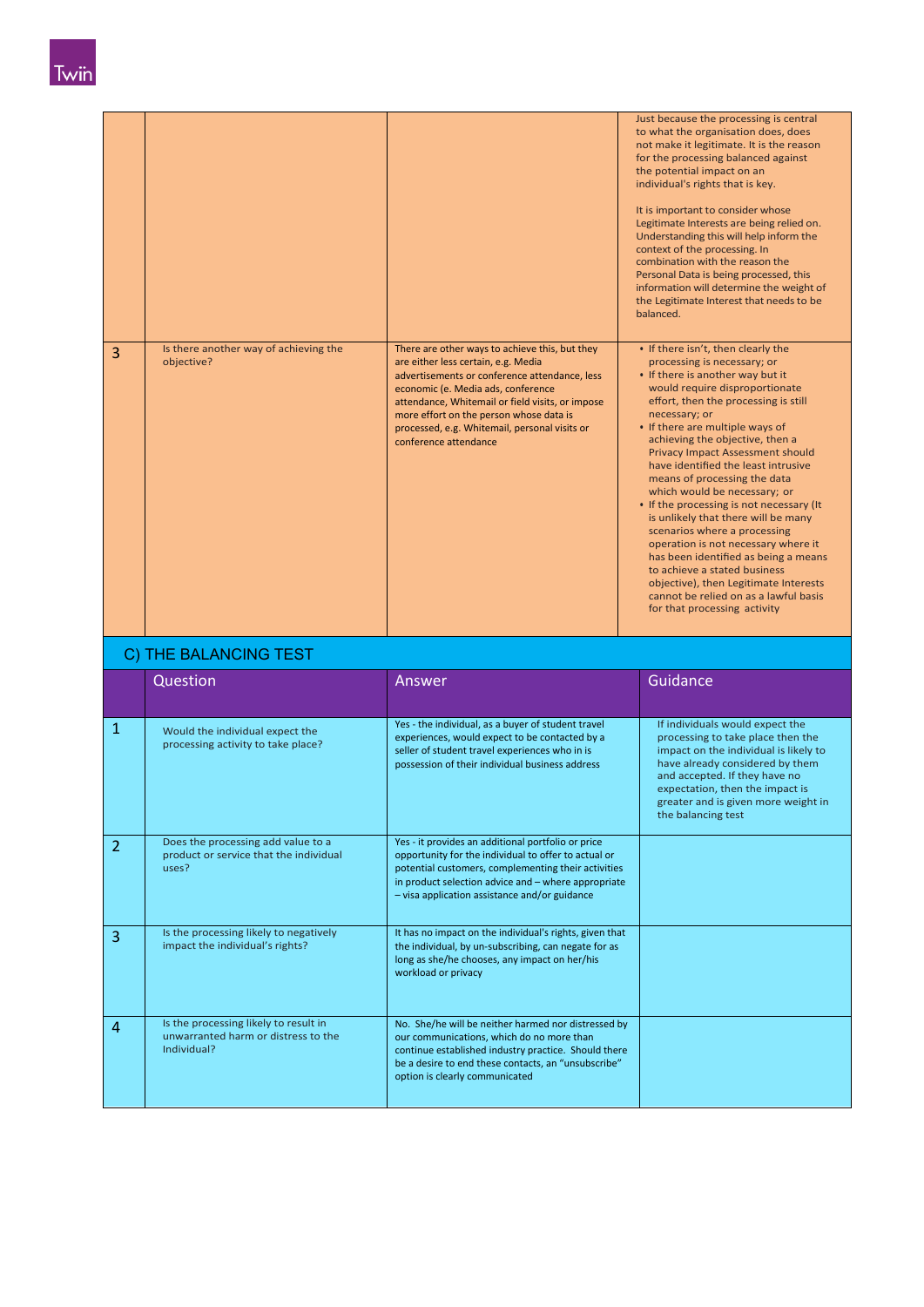

| 5  | Would there be a prejudice to Data<br>Controller if processing does not<br>happen?                                                                                                          | <b>No</b>                                                                                                                                                                                                                                                                                                                      |                                                                                                                                                                                                                                                                                                                                                                                                                                                                                                                                                                                                                       |  |  |
|----|---------------------------------------------------------------------------------------------------------------------------------------------------------------------------------------------|--------------------------------------------------------------------------------------------------------------------------------------------------------------------------------------------------------------------------------------------------------------------------------------------------------------------------------|-----------------------------------------------------------------------------------------------------------------------------------------------------------------------------------------------------------------------------------------------------------------------------------------------------------------------------------------------------------------------------------------------------------------------------------------------------------------------------------------------------------------------------------------------------------------------------------------------------------------------|--|--|
| 6  | Would there be a prejudice to the Third<br>Party if processing does not happen?                                                                                                             | <b>NO</b>                                                                                                                                                                                                                                                                                                                      |                                                                                                                                                                                                                                                                                                                                                                                                                                                                                                                                                                                                                       |  |  |
| 7  | Is the processing in the interests of the<br>individual whose personal data it relates<br>to?                                                                                               | Yes, in that it makes available to the individual<br>business information which, whether she/he chooses<br>to engage or not, increasing her/his awareness of<br>current marketplace offers and is and reasonably<br>probable to inform her/him of a new opportunity for<br>the organisation in which she/he is engaged.        |                                                                                                                                                                                                                                                                                                                                                                                                                                                                                                                                                                                                                       |  |  |
| 8  | Are the legitimate interests of the<br>individual aligned with the party looking<br>to rely on their legitimate interests for<br>the processing?                                            | The processing is of potential and balanced interest<br>to both parties. If the individual chooses not to<br>engage with the processor, neither party benefits. If<br>the individual does choose to engage, both parties<br>are likely to benefit in terms of sales revenue and<br>profit.                                     | What are the benefits to the<br>individual or society?<br>If the processing is to the benefit of<br>the individual, then it is more likely<br>that Legitimate Interests can be<br>relied on, as the individual's<br>interests will be aligned with those<br>of the Controller. Where the<br>processing is more closely aligned<br>with the interests of the Controller<br>or a Third Party, than with those of<br>the individual, it is less likely that<br>the interests will be balanced and<br>greater emphasis needs to be<br>placed on the context of the<br>processing and relationship with<br>the individual. |  |  |
| 9  | What is the connection between the<br>individual and the organisation?                                                                                                                      | • Existing customer<br>• Lapsed/cancelled customer<br>• Business client<br>• Prospect (never purchased goods<br>or services)                                                                                                                                                                                                   |                                                                                                                                                                                                                                                                                                                                                                                                                                                                                                                                                                                                                       |  |  |
| 10 | What is the nature of the data to be<br>processed? Does data of this nature<br>have any special protections under<br>GDPR?                                                                  | The nature of the data to be processed is no<br>more than the association of the individual<br>with the company to which our company is<br>promoting its offerings. Whilst this may not<br>necessarily be public domain information,<br>commercial social media like LinkedIn make<br>this most likely and increasingly likely | If processing Special Categories of<br>Personal Data, an Article 9<br>condition must be identified as the<br>lawful basis of processing.                                                                                                                                                                                                                                                                                                                                                                                                                                                                              |  |  |
|    | C) THE BALANCING TEST                                                                                                                                                                       |                                                                                                                                                                                                                                                                                                                                |                                                                                                                                                                                                                                                                                                                                                                                                                                                                                                                                                                                                                       |  |  |
|    | Question                                                                                                                                                                                    | Answer                                                                                                                                                                                                                                                                                                                         | Guidance                                                                                                                                                                                                                                                                                                                                                                                                                                                                                                                                                                                                              |  |  |
| 11 | Is there a two-way relationship in place<br>between the organisation and the<br>individual whose personal information is<br>going to be processed? If so how close is<br>that relationship? | • Ongoing<br>• Periodic<br>• One-off<br>• Lapsed<br>• No relationship as yet                                                                                                                                                                                                                                                   | Where there is an ongoing<br>relationship, or indeed a more<br>formal relationship, there may well<br>be a greater expectation on the<br>part of the individual that their<br>information will be processed by<br>the organisation. The opposite is<br>also possible but it does depend on<br>the purpose of processing.                                                                                                                                                                                                                                                                                              |  |  |
| 12 | Would the processing limit or<br>undermine the rights of individuals?                                                                                                                       | No - unsubscribe is always available and consistently<br>recorded                                                                                                                                                                                                                                                              | If processing would undermine or<br>frustrate the ability to exercise<br>those rights in future that might<br>well affect the balance.                                                                                                                                                                                                                                                                                                                                                                                                                                                                                |  |  |
|    |                                                                                                                                                                                             |                                                                                                                                                                                                                                                                                                                                |                                                                                                                                                                                                                                                                                                                                                                                                                                                                                                                                                                                                                       |  |  |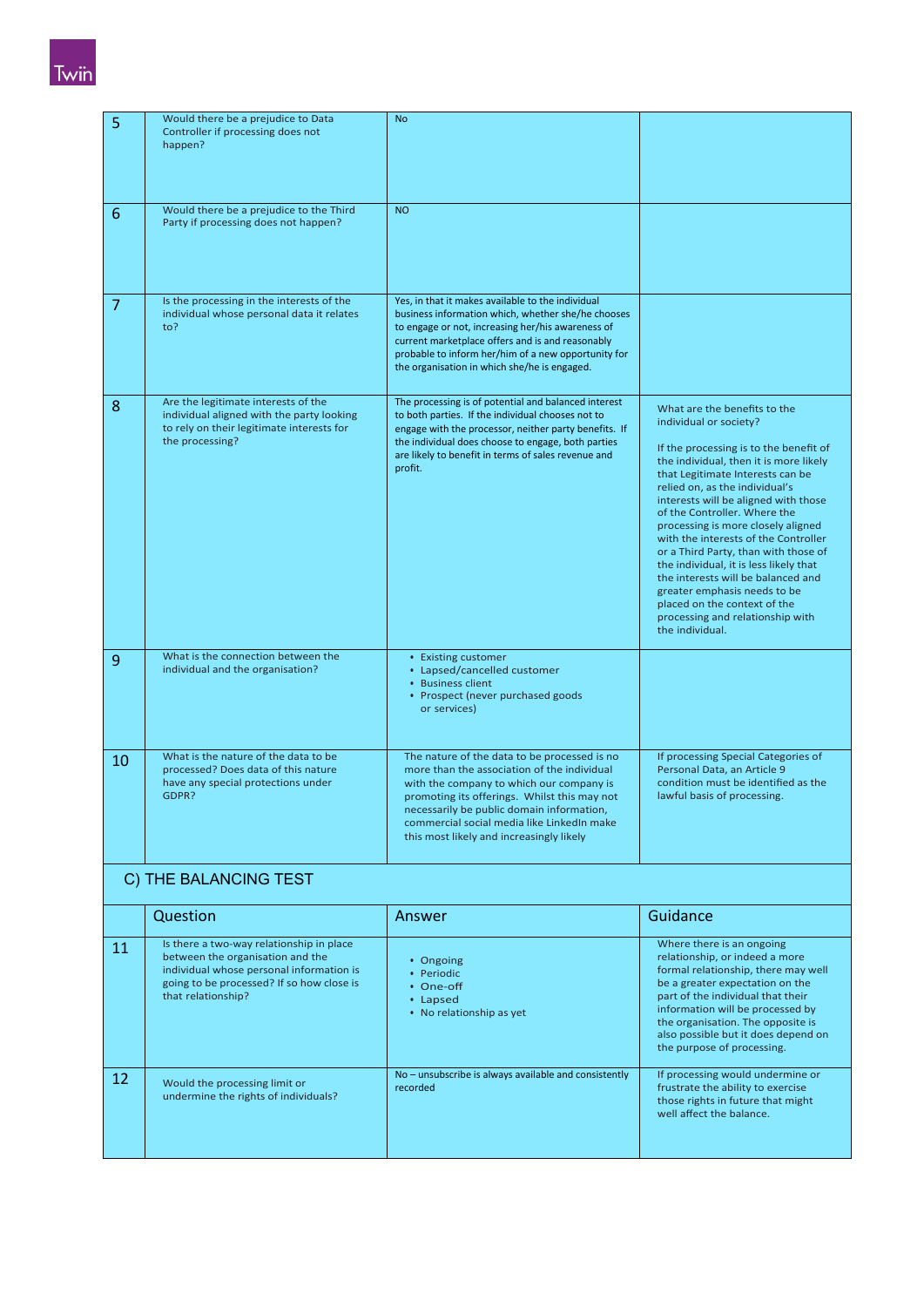# Twin

| 13 | Has the personal information been<br>obtained directly from the individual, or<br>obtained indirectly?                                                                           | • Directly<br>• Indirectly<br>• A mix of both                                                                                                                                                                                                                                                                                                                                                                                                                                                                                                                                                                                                              | If the information was obtained<br>directly from the individual then you<br>should take due consideration of<br>the notice of fair processing (e.g.<br>your Privacy Notice), the<br>relationship with the individual and<br>their expectations of use. If the data<br>was collected directly and these<br>factors are positive, then it may help<br>to tip the balance in favour of the<br>processing operation. Where<br>Personal Data is not collected<br>directly, there may need to be a<br>more compelling Legitimate<br>Interest to overcome this. It will<br>also depend on the context of the<br>processing and if the organisation<br>has a<br>two-way relationship with the<br>individual. |
|----|----------------------------------------------------------------------------------------------------------------------------------------------------------------------------------|------------------------------------------------------------------------------------------------------------------------------------------------------------------------------------------------------------------------------------------------------------------------------------------------------------------------------------------------------------------------------------------------------------------------------------------------------------------------------------------------------------------------------------------------------------------------------------------------------------------------------------------------------------|------------------------------------------------------------------------------------------------------------------------------------------------------------------------------------------------------------------------------------------------------------------------------------------------------------------------------------------------------------------------------------------------------------------------------------------------------------------------------------------------------------------------------------------------------------------------------------------------------------------------------------------------------------------------------------------------------|
| 14 | Is there any imbalance in who holds the<br>power between the organisation and the<br>individual?                                                                                 | There is no imbalance - the individual is extremely<br>unlikely to depend on Twin (can choose other,<br>competing providers) and can un-subscribe at any<br>time                                                                                                                                                                                                                                                                                                                                                                                                                                                                                           | Does the individual have a choice<br>regarding the processing of their<br>personal information? If the<br>organisation has a dominant<br>position, this will tip the balance<br>slightly against the use of<br>Legitimate Interests. That said, the<br>rights and freedoms of individuals<br>laid down in the GDPR go some way<br>to redressing this issue. The<br>Controller will need to consider<br>how it addresses any imbalance of<br>power to ensure individuals' rights<br>are not impacted.                                                                                                                                                                                                 |
| 15 | Is it likely that the individual may expect<br>their information to be used for this<br>purpose?                                                                                 | Yes - agents expect student travel providers to sell<br>to them, whether there is an existing relationship or<br>not                                                                                                                                                                                                                                                                                                                                                                                                                                                                                                                                       | Given the relationship between the<br>parties, services/products being<br>provided, including the information<br>notices available, would the<br>individual reasonably expect or<br>anticipate that their information<br>would be used for those or<br>connected purposes? The stronger<br>the expectation, the greater the<br>chances that Legitimate Interests<br>can be relied on.                                                                                                                                                                                                                                                                                                                |
| 16 | Could the processing be considered<br>intrusive or inappropriate? In particular,<br>could it be perceived as such by the<br>individual or in the context of the<br>relationship? | There is no intrusion per se into the private life of the<br>individual                                                                                                                                                                                                                                                                                                                                                                                                                                                                                                                                                                                    | Processing should not be<br>unwarranted - intrusion into the<br>private life of an individual may<br>be justified based on the nature<br>of the relationship or special<br>circumstances. However, the<br>greater the intrusion, perceived or<br>otherwise, the more<br>overwhelming the Legitimate<br>Interest should be and the more<br>the rights of the individual must<br>be considered within the balance.<br>Consider here the way the data is<br>processed (e.g. large scale, data<br>mining, profiling, disclosure to a<br>large number of people or<br>publication).                                                                                                                       |
| 17 | Is a fair processing notice provided to the<br>individual, if so, how? Are they<br>sufficiently clear and up front regarding<br>the purposes of the processing?                  | In circumstance where the individual deals with us<br>presently or recently, a fair processing section has<br>been built into our agent contracts. Where that is<br>not the case, the nature of our processing, being<br>entirely in accordance with industry norms and with<br>the unsubscribe option always available, our fiar<br>processing notice will be readily accessible from<br>the point of message delivery. (AB to consider fair<br>processing notice. In reality, our processing both very<br>low intrusion impact, very "usual" in the context of<br>the industry and - generically (a provider contacting<br>an agent) routinely expected) | Remember that the more<br>unusual, unexpected or intrusive<br>the processing, the greater the<br>importance of making the<br>individual aware of the<br>processing.<br>Particularly where Legitimate<br>Interests are to be relied on.                                                                                                                                                                                                                                                                                                                                                                                                                                                               |